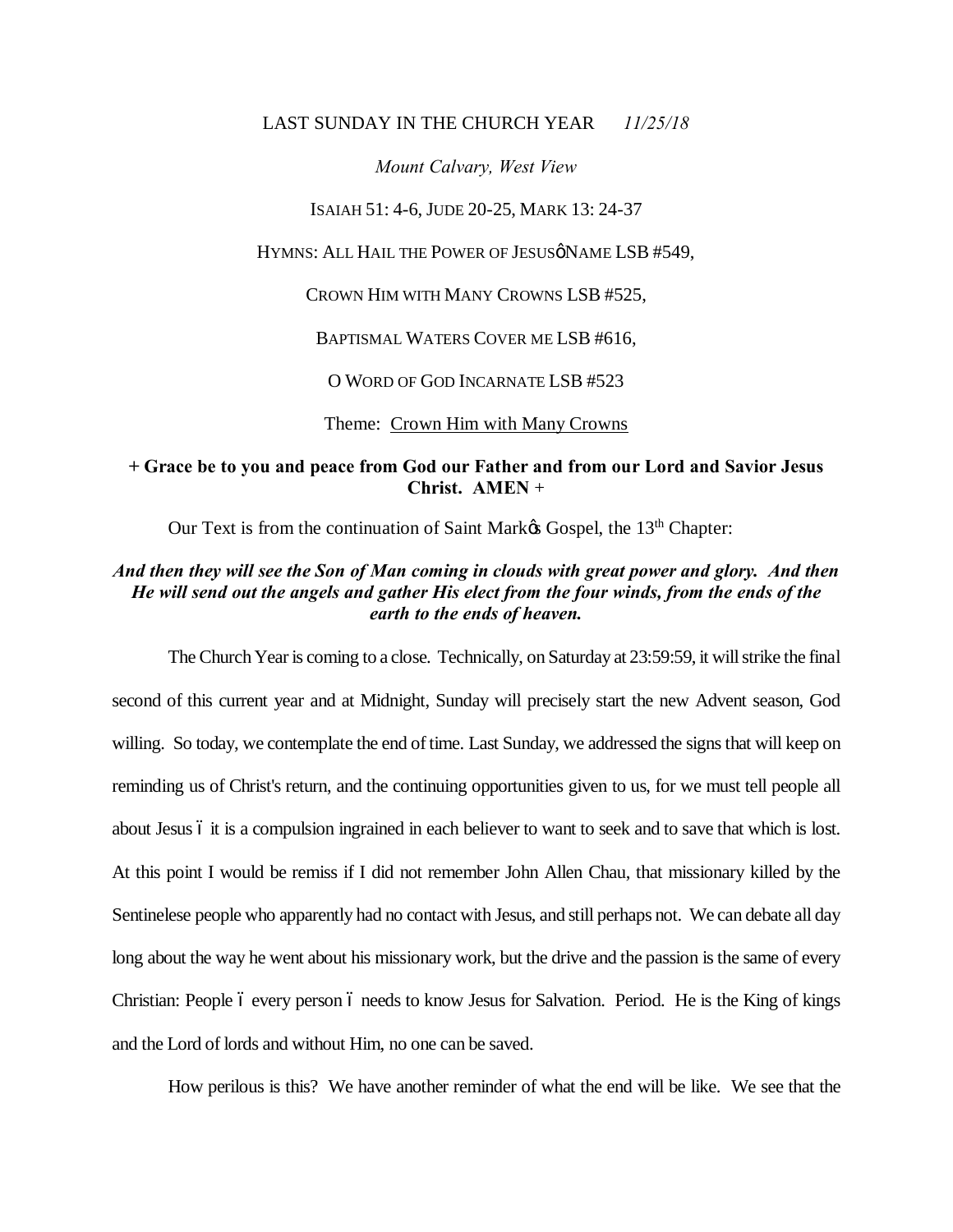time, the final hour of Jesus' return, cannot be deciphered by any man - not even by the Son of God as He dwells on this earth accomplishing the Father's task. Only the Father knows the time, and He is not revealing this to us, so what are we to do as we wait for Jesus? Three things Jesus commands of us as His faithful children awaiting His return: Be on guard! Be alert! Watch!

As you may have noticed, these are similar commands given to sentries guarding a fortress. Guarding the inside from the forces that our outside. Being alert to the dangers that are out there so that the forces of the enemy do not sneak up upon the garrison unawares. Watching constantly, for the sentry is to watch over the sleeping platoon that they may rest and be ready for battle. The sentry is not allowed to sleep or rest; his time of rest will be when he is relieved of his duty.

Being on guard is the first command from Christ to His children. But what are we to be guarding ourselves from? Well, since we do not know when the hour will arrive that the sun will cease to exist, the moon darkened, and the Son of Man descending to take all His elect to heaven, we need to guard ourselves from the sloth-like attitude that Jesus is slow in returning. The Jews had this problem and were running to any and every Messiah who claimed to be such hoping he was  $\tilde{\sigma}$ the one $\tilde{\sigma}$  so they could have the salvation promised in Isaiah, the set justice for a light to the peoples. Isaiah was 600 years or so prior, and it was about time for the Messiah to show, but when Jesus did not  $\tilde{\text{of}}$  their understanding of THE Messiah, they looked for another and still do. We need to be on guard, alert, watch and pray that we do not fall into such traps looking for the coming of The Christ, and run to every David Koresh and Jim Jones claiming to be the returned Christ, and fall shot of the Glory of God. If there seems to be a delay in the coming of The Christ, it is because God the Father is still giving men the opportunity to repent, and more importantly, God is giving us more opportunity to show compassion and mercy on others who still fear the end of times, and to reveal to them the love of Christ. This is repeated in our Epistle reading today,  $\tilde{o}$ *Be merciful to those who doubt; save others by snatching them out of the fire; to others show mercy with fear,*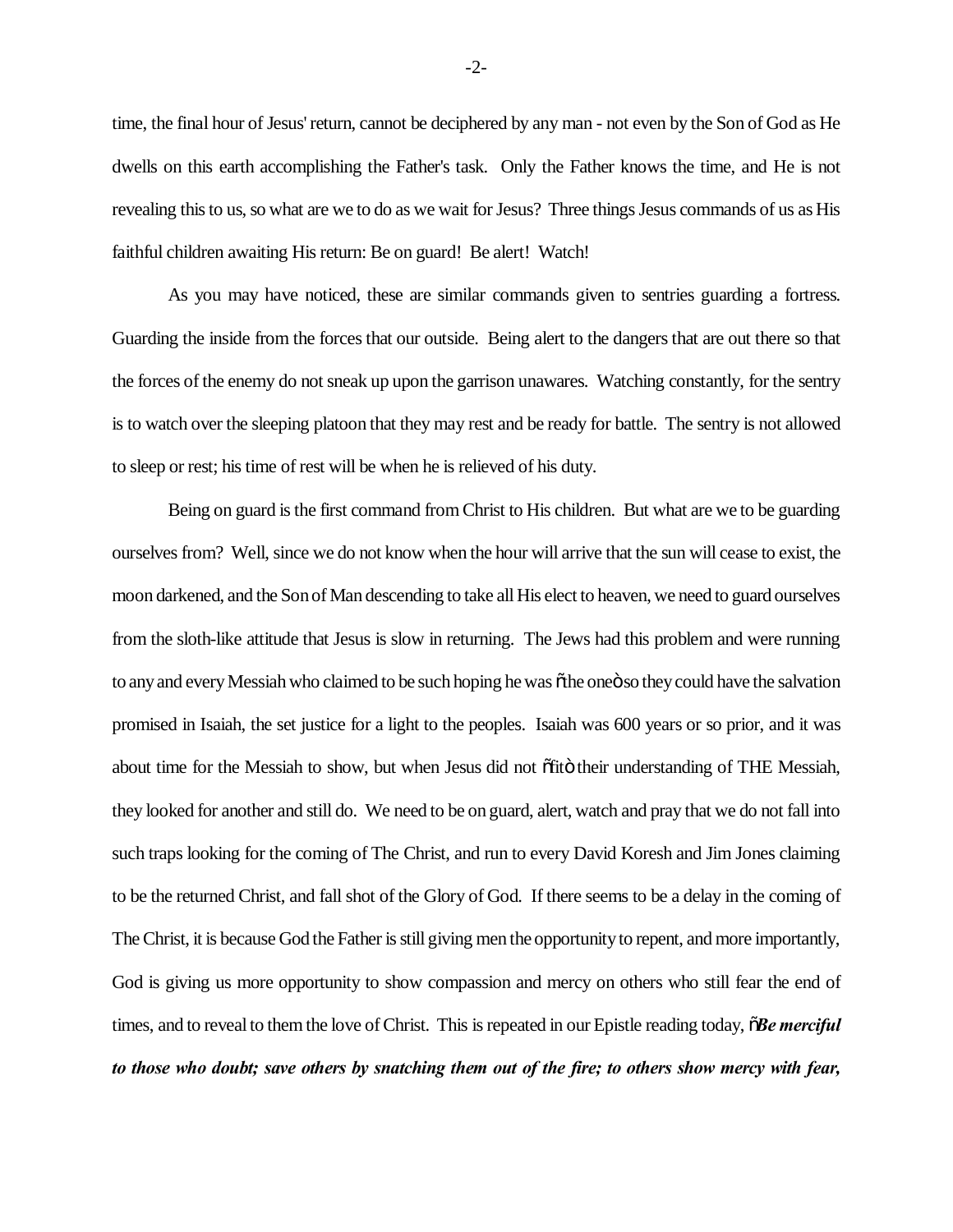### *hating even the garment stained by the flesh*. "

This flows then to the Second Command of Jesus is to be alert. This is a strong command, in that we know that as sinful human beings, we are prone to laziness, and sleepiness, not just in the work that God gives us to do, but also lazy in being aware of the evil one attempting to deceive us. Jesus just got done explaining that no one knows the moment that He will come again - they can't even come close! Yet, as we wait for the day to come, how many "prophets" and  $\tilde{\text{osoot}}$  have been declaring that they just know when Jesus is coming! It is hard not to be intrigued as to how they come to this conclusion, and there are even some who go so far as to get suckered in by these smooth-talking serpents. Therefore, Jesus exhorts us to be aware when this happens, to not fall away. Not only be aware of this temptation, but in the face of every temptation, we are commanded to be aware. It is ever so easy in this current era of the end of times, to just look the other way in the face of temptations, to just assume that we can withstand all the arrows of the evil one, or to expect that God will forgive because He understands how hard it is to resist the devil. Or worse yet, people can be saved if they never had the chance to know Jesus. That is why Jesus exhorts us again to be alert. Alert to the Word that compels us to act in faith 6 believe and spread the great knowledge of the King Who reigns and offers forgiveness to all who are baptized and believe!

The final thing Jesus commands of us, is to keep watch. We just do not know the time He will come. Jesus may come in the morning, the afternoon, the evening, at midnight, when the rooster crows, or even at dawn. The parable Jesus gives to us may sound cryptic, "It is like a man going away: He leaves his house and puts his servants in charge, each with his assigned task. He especially tells the one at the door, to keep watch." But this is the reality that you and I are in right now. The Man has gone away from the earth in a visible way: Jesus Christ. And He has appointed His servants, His Elect, that is you and me and all believers in Christ, to continue their assigned tasks.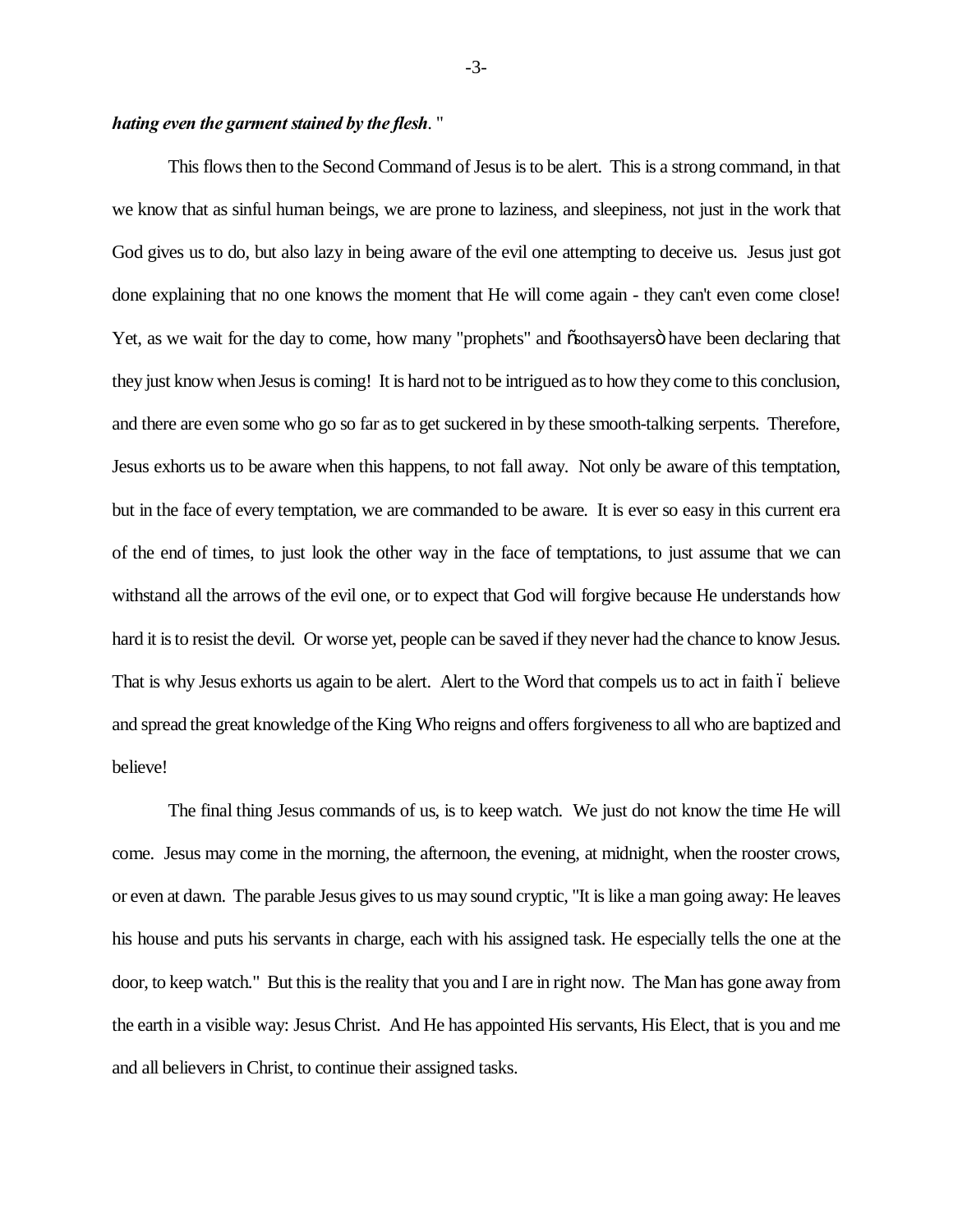And as for the one at the door with the great command to keep watch? That is also you. "But pastor, this is too much to bear! How can I do this all? How can I keep from sleeping? As a sentry for God watching out for the deceit of the evil one, there are so many times that I do not recognize the temptation he assaults me with until it's too late! I cannot fight the devil who surrounds me on all sides! Where is the relief for my weary and downtrodden soul?" Take comfort, my friends, for there still most wonderful hope! Christ is the King, and through Him we are more than conquerors! Recall what you have just sang to the glory of God. He is The One crowned Who sits on the Throne; He has His own music, the Hymns we have from historic hymnals; He is The One Who died for Thee, the matchless King through all eternity! The Virgins Son, Incarnate Born, the Babe of Bethlehem. Lord of Love, Lord of Life, Lord of Heaven, the King of all Who died, eternal life to bring, and lives that death may die! Nowhere did we talk about how you had worked hard for Jesus to do all this for you, we sang only about His accomplishments to be the Salvation of all, and therefore, we give up our small crown, to crown Him the Great King of all!

You are not being on guard, alert, or watching to become a member of Christ's Kingdom, but because you have been baptized in the One True Faith in the Name of the Only True God with which He reveals Himself by. You are saved now by the water and the Word - and no assault of the evil one can take this away from you! Not only this, but for the very fact that Jesus went to the cross, suffered and died for your sins, and you believe in this truth, without doubt, you are already saved. So even when you do sin, as Saint John declares, "*We have an advocate, one who speaks to the Father in our defense-- Jesus Christ, the Righteous One*." Your salvation is secured by the suffering and shedding of Christ's Blood, so you do not keep watch in order to be saved. However, as a child of the Heavenly Father, He has seen it fit in His grand design to give you tasks worthy of your calling and ability - the responsibility that is done in gracious response to what God has already accomplished in your life. As sanctified and declared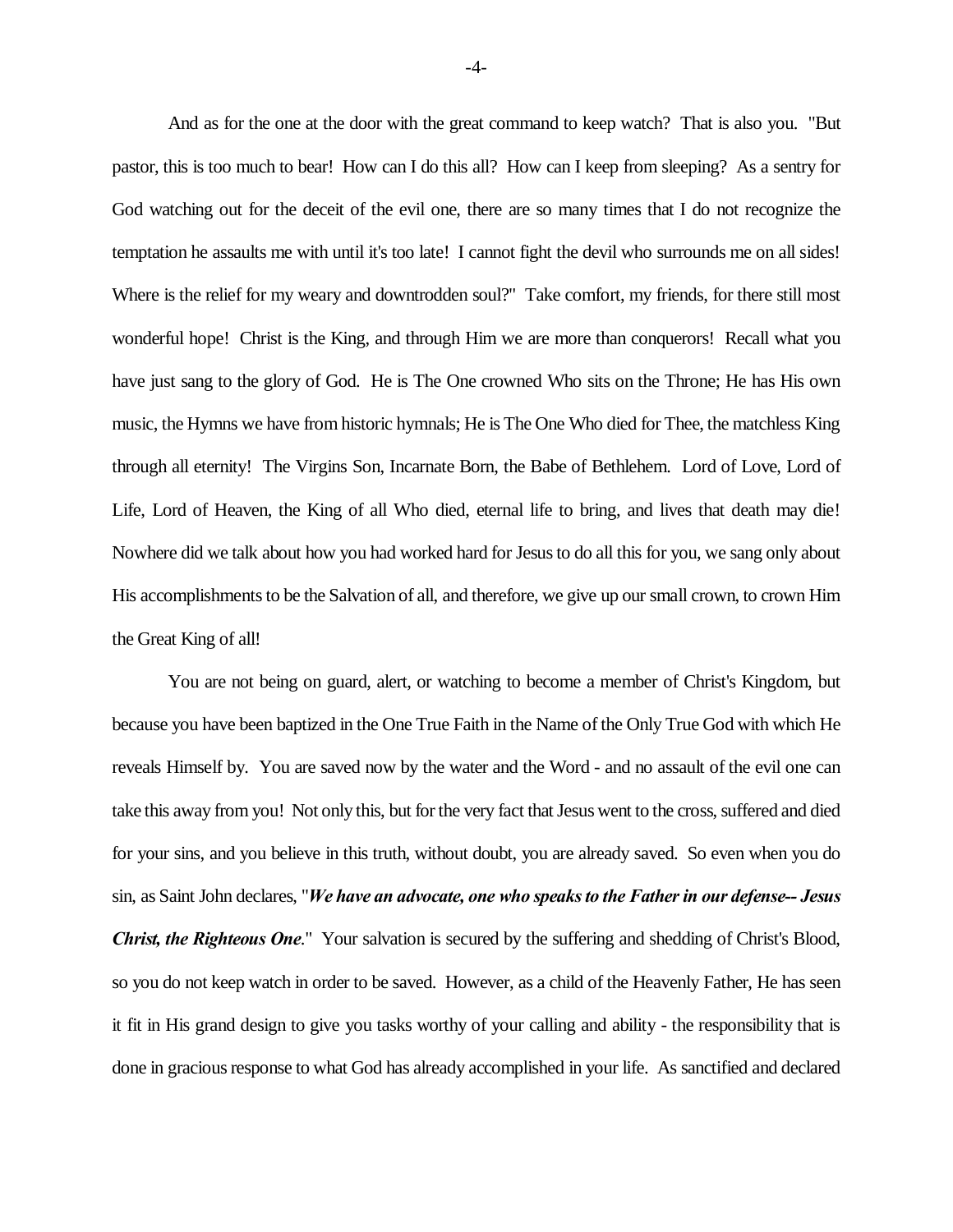holy, we all have no other desire but to stand guard at the fortress of our lives, to be alert to the craftiness of the tricks of the devil and all his hoards, and to willingly keep watch for our gracious Savior to return riding on the clouds with His servants, however long it takes, and do the ministry necessary for the salvation of those who need to hear and believe and be saved.

Because the Holy Ghost is working within you to increase your faith, you will not grow weary in your spiritual night-watch, for our gracious God has even supplied the nourishment for your daily struggle with sin and temptation. He gives you the Comforter, the Holy Ghost, the very Spirit of God Who lives in you, Who intercedes on your behalf when you do not know what to say, Who works through you to accomplish all that is asked of you. But that's not all, Your Savior-God also gives you His Word, which is an abundant well of refreshing encouragement, that constantly reminds you of what Christ has accomplished, and comforts you with the sure knowledge that He is still faithful to His promise of returning soon. Yet this is still not all, as He gives you His very own Body and blood at the altar, for the continued nourishment that keeps you in the One True Faith, even to life everlasting.

So, may we all this day, give thanks and praise to our Lord and Savior, the great King Who has done the crowning achievement of being faithful in saving us, and is faithful to gathering us believers to be with Him in heaven. May we, with the true help of the Spirit of God, stand our guard, be alert, and keep watch; that we will no longer despair as the unbelievers do, but rejoice, and tell others, that they too may receive the same assurances from God as you now have, partaking in His crowning achievement of bring us to Himself in Heaven, as the ONLY King of kings and Lord of lords. In His most Holy Name, we give thanks for all He has done for us. **AMEN.**

# + AND NOW MAY THE PEACE OF GOD WHICH SURPASSES ALL UNDERSTANDING KEEP YOUR HEARTS AND MINDS IN UNION WITH CHRIST JESUS OUR LORD.

#### AMEN+

-5-